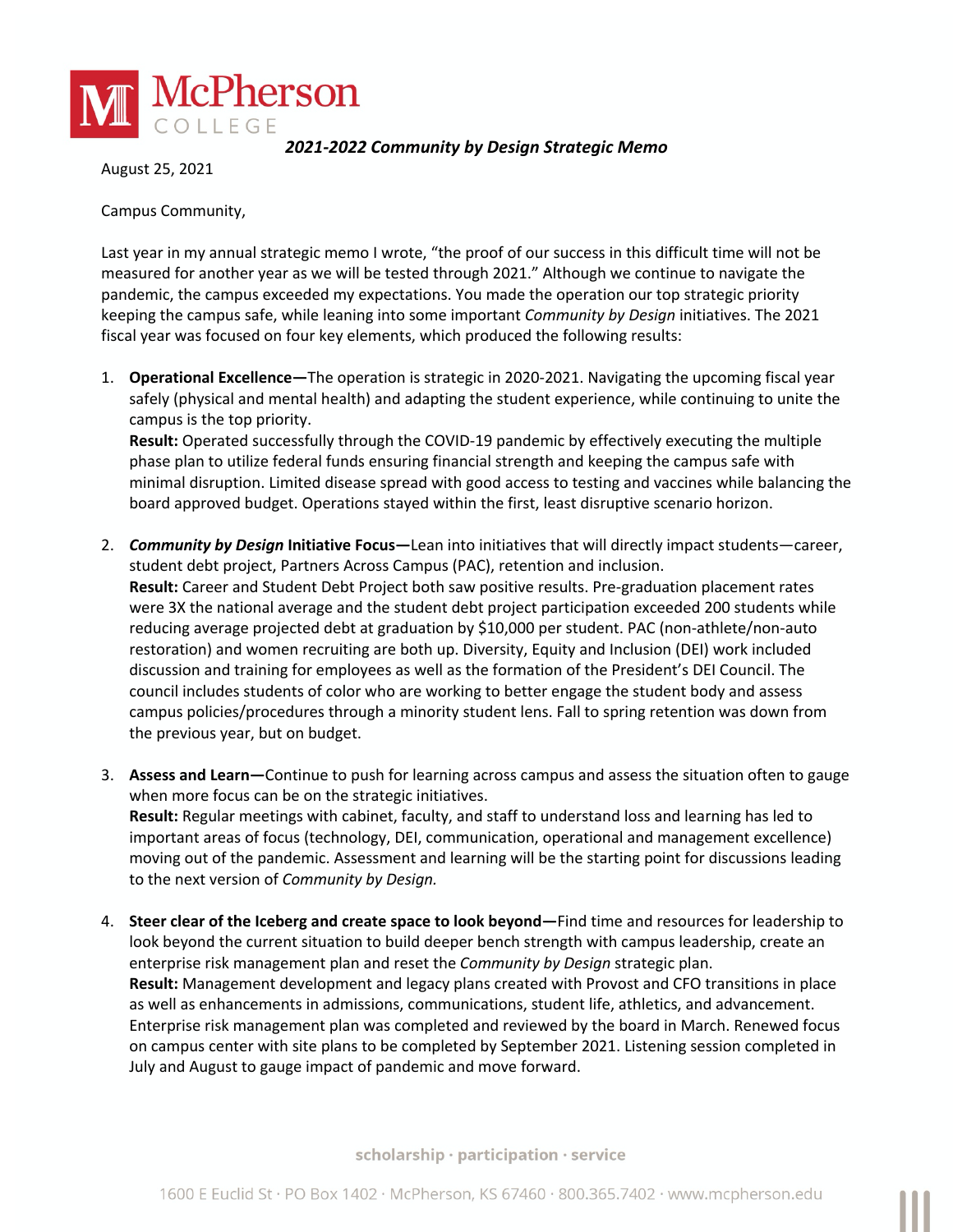As the *Community by Design* plan is set to expire, I offer some reflections on the past five years implementation in preparation for kicking off a campus wide strategic planning process this fiscal year.

In 2017, after a year-long process involving the board of trustees and campus community, McPherson College initiated the *Community by Design* strategic plan. The plan set out to increase enrollment by nurturing entrepreneurial faculty who model the success of the automotive restoration program; design and articulate the McPherson College community; plan and build facilities that nurture, welcome and sustain a growing community; and engage the McPherson College community to make plans to build a \$1B endowment.

Progress on *Community by Design* since 2017 has been significant and includes the following:

- § Significant enrollment gains (10 percent ahead of goal) and the creation of a new **Healthcare Initiative** with an updated Health Science degree modeling success of automotive restoration.
- § The **Student Debt Project** is engaging nearly 40 percent of all MC students and driving a new net tuition revenue model that replaces the current institutional discounting strategy which incentivizes students to work and contribute dollars to their student accounts and reduce debt.
- § Comprehensive **career** and experiential learning model is engaging more students and continues the tradition of high pre/post-graduation career placement rates. In May of 2020 and 2021, MC graduates were placed (jobs, service, and graduate school) before graduation at three times the national average.
- **East McPherson Concept** developed to transform MC from a traditional residential campus to a vibrant community—offering all the amenities of a modern campus—started with planning for the new Campus Common, as well as the addition of a campus health center.
- § **Awareness Campaign** focused on student debt has increased MC visibility in Kansas, with impressions of traditional and digital media up nearly 400 percent and south-central Kansas prospective student inquiries up over 200 percent.
- Non-binding endowment commitments for planned gifts moved past \$250M, and two MC donors made a significant public signal regarding their future interest to support the **\$1B endowment plan**.
- **MC Student Experience Framework** was created with a focus on events, initiatives and programs for students that is concentrated on inclusion, career, and community building. A mentoring network aimed at impacting student retention is the newest addition.
- 7X Chronicle of Higher Education "Great College to Work For," with 2021 recognition in every category— including first-time recognition in diversity, equity, and inclusion.

Areas of opportunity include:

- **General Education Task Force** work to reinvent general education was cut short during the pandemic, but the team has outlined next steps for a more efficient, engaging curriculum. Plans include resetting the effort in fiscal year 2023 after the Provost transition.
- § Although the **MC Student Experience Framework and the East McPherson Concept** including the new health center and future campus center are a good start to "redefining the residential experience," more work needs to be done in housing, food, social activities, and inclusion.
- **PAC** was a good start to engaging admissions and faculty members in academic program growth. Other opportunities in PAC should be developed to expand non-athlete student recruiting.
- **Exampus education campaign** efforts were focused on employees with regular huddles, presidential email updates, KLC training and systematic cabinet communications; however, communication with students was limited and should be a focus of future efforts to better reinforce why students chose MC and to provide a better sense of belonging.